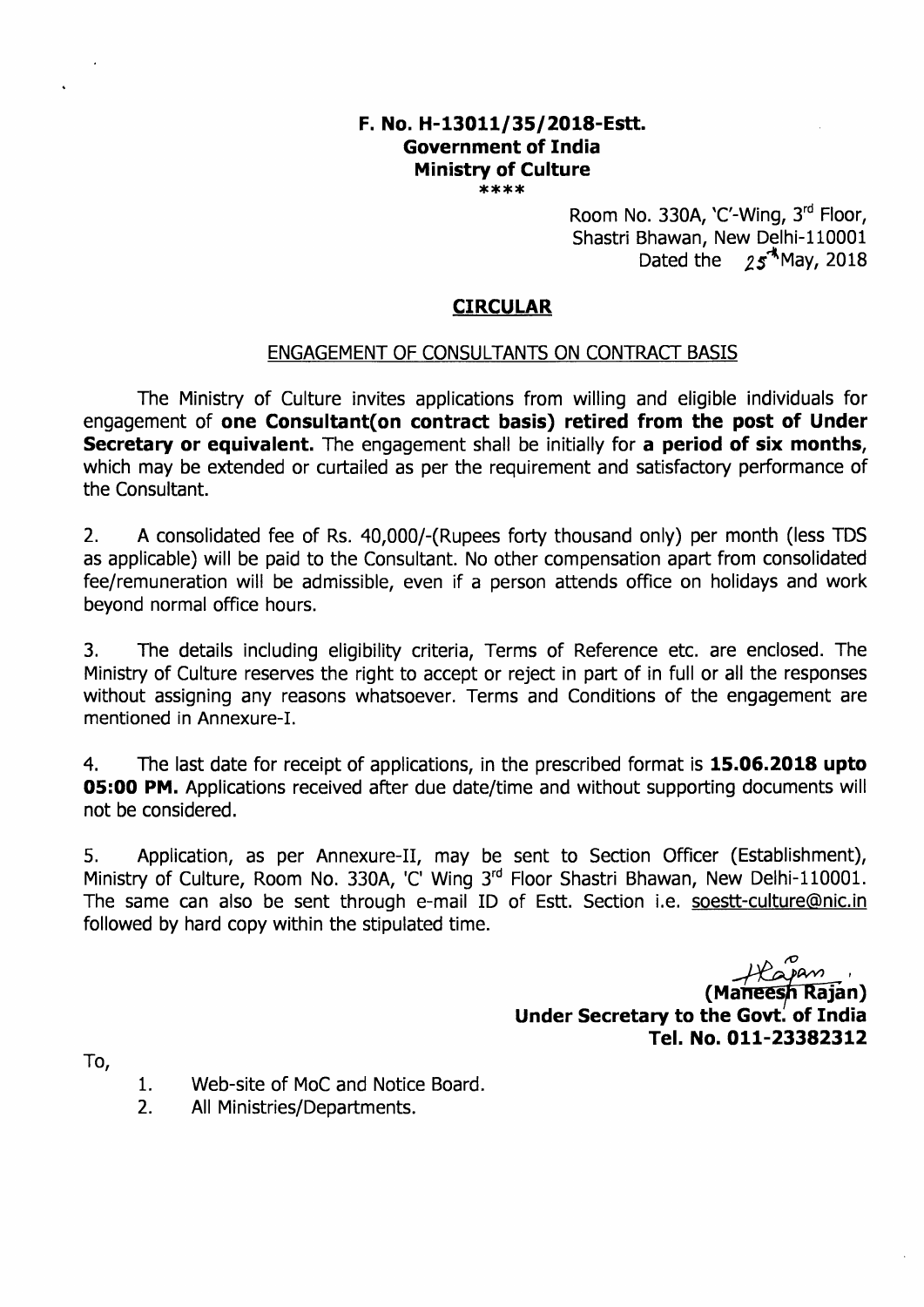ANNEXURE-I

#### Terms and Conditions

#### 1. Eligibility:

- 1.1 Persons retired from the post of Under Secretary or equivalent are eligible for the position of Consultant.
- 7.2 Should have good communications and interpersonal skills, fair knowledge of computer applications such as MS Word, MS Excel and Power Point etc.
- 1.3 Should have expertise in noting/drafting & office procedure, etc.

#### 2. Remuneration:

- 2.1 A monthly consolidated fee/remuneration of Rs. 40,000/-(Rupees forty thousand only) will be paid to the Consultant.
- 2.2 Shall not be entitled to any allowance such as DA, transport facility, residential accommodation, CGHS/Medical facility, Medical reimbursement etc.

#### 3. Engagement:

3,1 The engagement of Consultant will be purely on contract basis and will not confer any right for regular appointment in the Ministry/organization.

#### 4. Scope of Work/Job Responsibility:

4.1 To handle the Administrative work in Akademi Division of Ministry of Culture i.e. finalization of MoA, MoU, Appointments in terms of RRs, Vigilance matters, Court cases etc.

#### 5, Drawal of Pension:

- 5.1 The retired Govt. servant engaged as Consultant shall continue to draw pension and Dearness Relief on pension during the period of his engagement as Consultant.
- 5,2 The engagement as Consultant shall not be considered as a case of re-employment.

#### 6. Leave:

- 6.1 The Consultant shall be entitled to avail 8 days of Leave in a calendar year with reimbursement on pro rata basis. Therefore, he shall not draw any remuneration in case of his absence beyond 8 days in a year,
- 6,2 The un-availed leave in a calendar year can neither be carried forward to next calendar year nor be entitled for leave encashment.

#### 7. Working Hours:

7,L The Consultant shall be required to observe the normal office timing and may also be called upon to attend the office on Saturday, Sunday or any holiday in case of exigencies of work.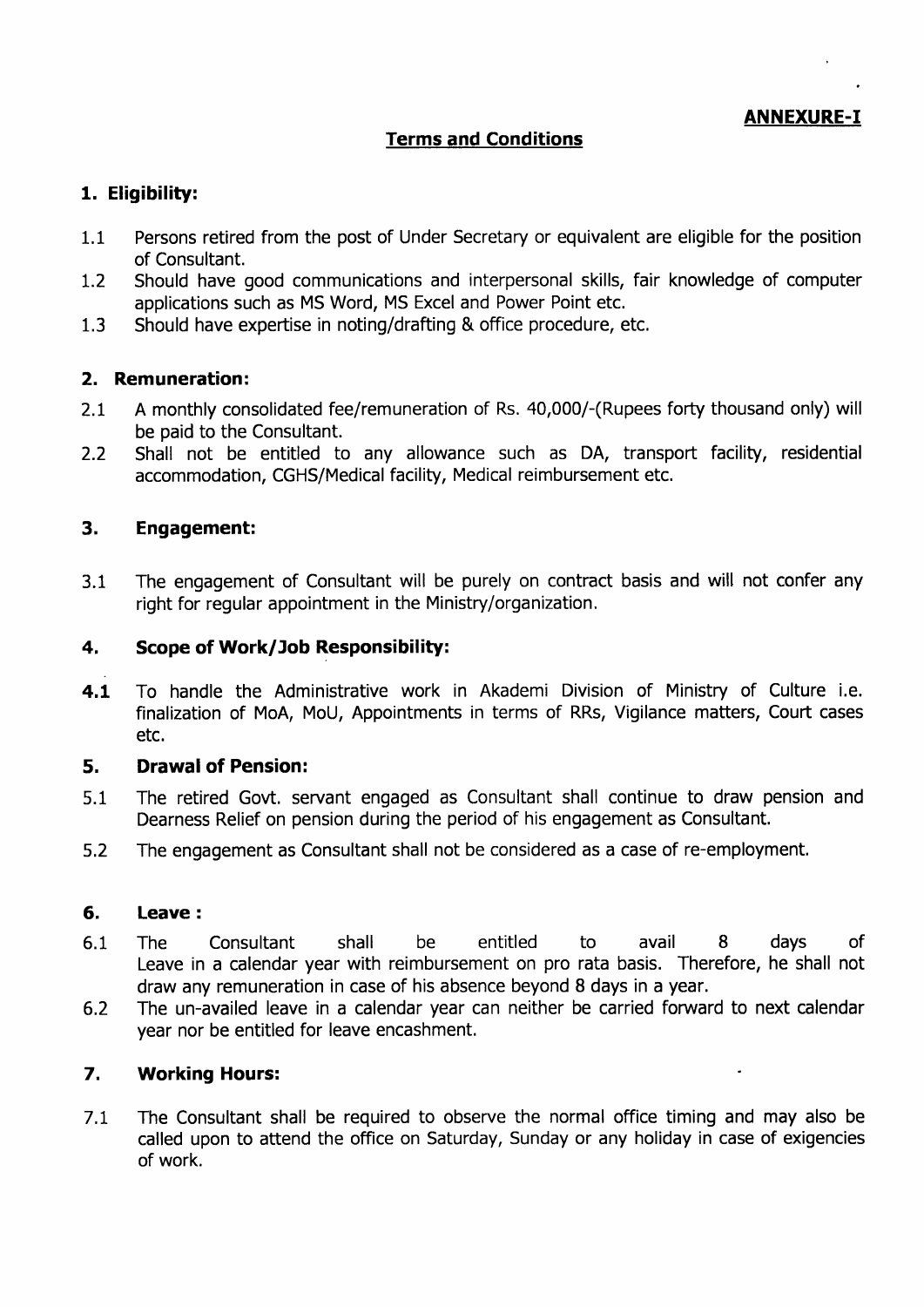7.2 They shall mark their attendance in AEBAS mandatorily and failing which may result in deduction of remuneration.

#### 8. Tax Deduction at Source:

8.1 The Income Tax or any other tax will be deducted at source as per Government instructions. Necessary TDS Certificate will be issued to them,

#### 9. Confidentiality of data and documents:

- 9.1 The Intellectual Property Rights (IPR) of the data collected as well as deliverables produced for the Ministry/organization shall remain with the Ministry.
- 9.2 No one shall utilize or publish or disclose or part with, to a third party, any part of the data or statistics or proceedings or information collected for the purpose of his assignment or during the course of assignment for the Ministry without the express written consent of the Ministry.
- 9.3 The Consultant shall be bound to hand-over the entire set of records of assignment to the Department before the expiry of the contract, and before the final payment is released by the Ministry.
- 9.4 The Consultant would be required to sign a non-disclosure undertaking as per ANNEXUREil.

#### 10. Conflict of interest:

- 10.1 The Consultant shall in no case represent or give opinion or advice to others in any matter which is adverse to the interest of the Ministry nor will he indulge in any activity outside the terms of the contractual assignment.
- 10.2 The Consultant shall not claim any benefit/compensation/absorption/regularization of service with this Ministry.

### 11. Termination of Agreement:

- 11.1 The Ministry may terminate the contract to which these terms apply, if:-
	-
	- (i.) The Consultant is unable to address the assigned work. (ii.) Quality of the assigned work is not to the satisfaction of the Controlling Officer/Competent Authority in the Ministry.
	- (iii.) The Consultant is found lacking in honesty and integrity.
	- (iv.) The Competent Authority in the Ministry may also terminate the contract at any time without giving any notice and also without assigning any reason.

 $***$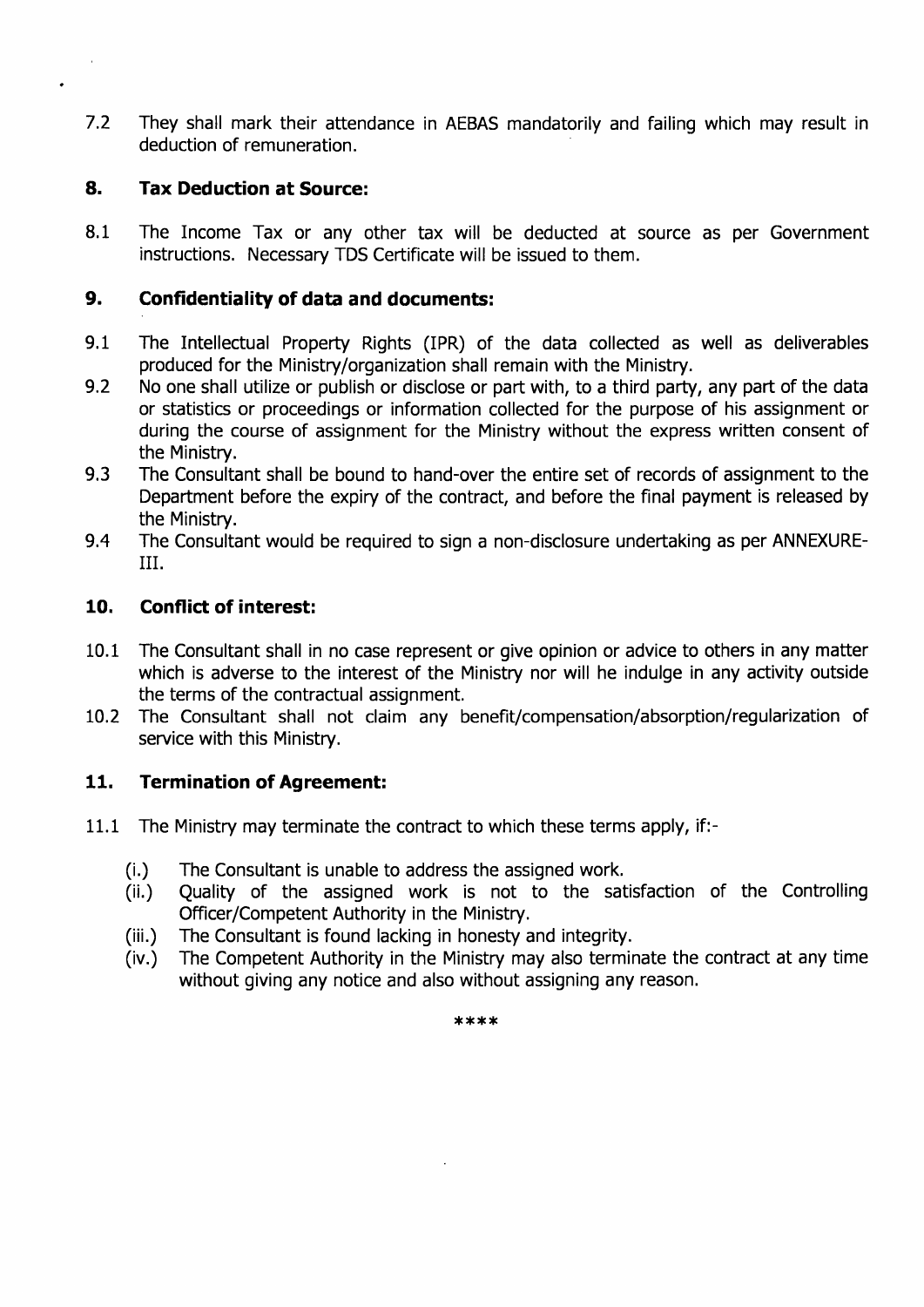## ANNEXURE-II

# Application for engagement as Consultant on contract basis in Ministry of Culture<br>w.r.t. the Circular No<br>example ated

| Name<br>Mother's/Father's/Husband's                                                 |                                              | Recent     |
|-------------------------------------------------------------------------------------|----------------------------------------------|------------|
| Name                                                                                |                                              | photograph |
| Date of birth                                                                       |                                              |            |
| Address for Correspondence                                                          |                                              |            |
| <b>Permanent Address</b>                                                            |                                              |            |
| Contact No./Mob. No.                                                                |                                              |            |
| Email ID                                                                            |                                              |            |
| Educational/Technical                                                               |                                              |            |
| Qualification (S)                                                                   |                                              |            |
| Details of experience to be<br>proforma<br>attached<br>in<br>appended as "APPENDIX" | Duly filled proforma "APPENDIX" is attached. |            |
| Date of retirement and name                                                         |                                              |            |
| of the office where the officer                                                     |                                              |            |
| was last working. Enclose the                                                       |                                              |            |
| copy of PPO.                                                                        |                                              |            |
| Any other relevant information                                                      |                                              |            |
| (use a separate sheet, if<br>necessary)                                             |                                              |            |

The information furnished above is true. I have carefully read the terms and conditions mentioned in Annexure-I and they are acceptable to me. I certify that no disciplinary proceedings are pending against me, as on date.

Date:

Signature of the Applicant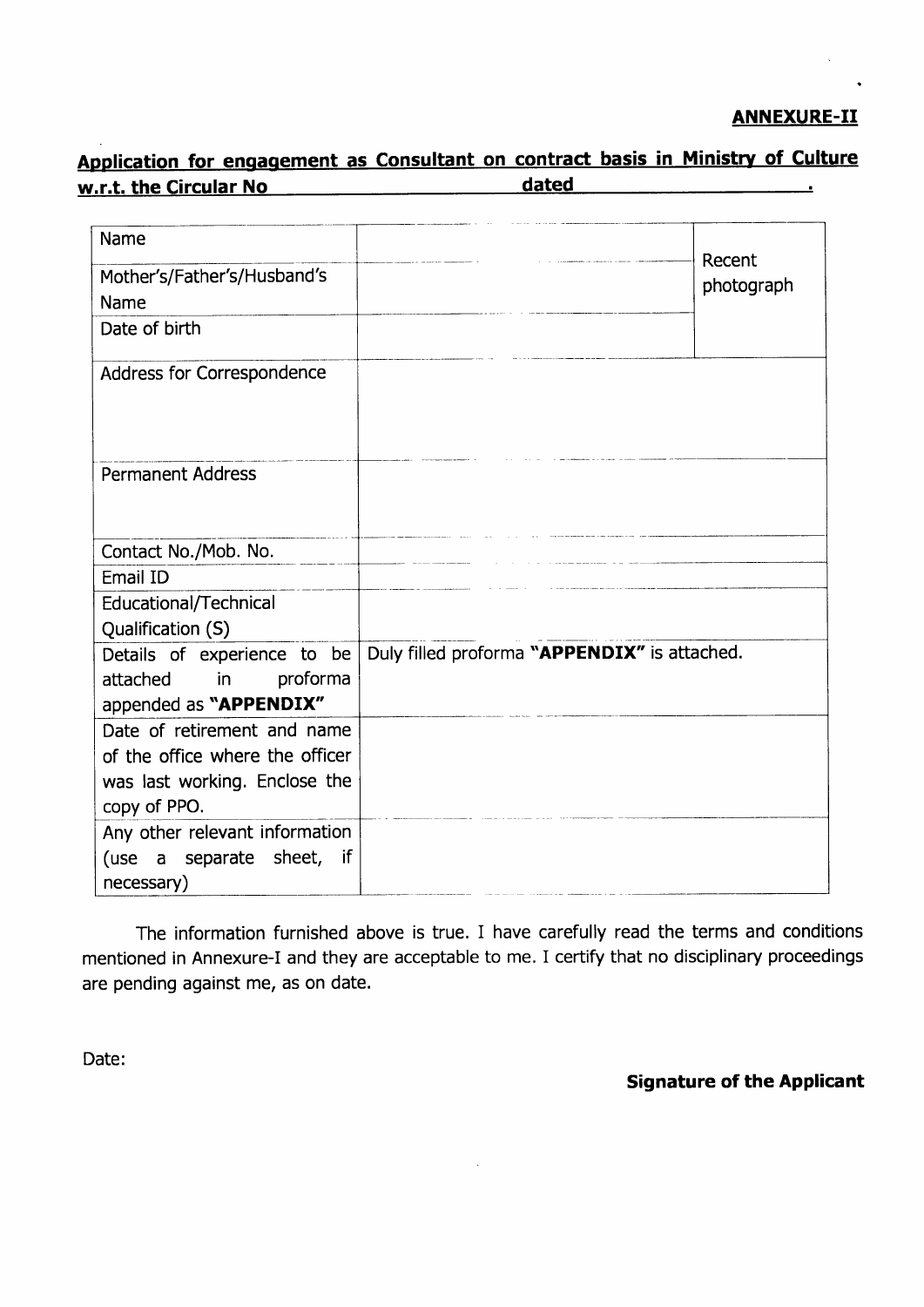## **APPENDIX**

 $\bar{z}$ 

# Details of experience

 $\label{eq:2} \frac{\partial}{\partial t} = \frac{1}{\sqrt{2}} \frac{1}{\sqrt{2}} \frac{1}{\sqrt{2}} \frac{1}{\sqrt{2}} \frac{1}{\sqrt{2}} \frac{1}{\sqrt{2}} \frac{1}{\sqrt{2}} \frac{1}{\sqrt{2}} \frac{1}{\sqrt{2}} \frac{1}{\sqrt{2}} \frac{1}{\sqrt{2}} \frac{1}{\sqrt{2}} \frac{1}{\sqrt{2}} \frac{1}{\sqrt{2}} \frac{1}{\sqrt{2}} \frac{1}{\sqrt{2}} \frac{1}{\sqrt{2}} \frac{1}{\sqrt{2}} \frac{1}{\sqrt{2}} \frac{1}{\sqrt{2}} \frac{$ 

| Period | Name of Office/<br>Organization | Post, Remuneration<br>or Pay Band with<br>Grade Pay/Level<br>Matrix, if applicable | Description of duties performed |
|--------|---------------------------------|------------------------------------------------------------------------------------|---------------------------------|
|        |                                 |                                                                                    |                                 |
|        |                                 |                                                                                    |                                 |
|        |                                 |                                                                                    |                                 |
|        |                                 |                                                                                    |                                 |
|        |                                 |                                                                                    |                                 |
|        |                                 |                                                                                    |                                 |
|        |                                 |                                                                                    |                                 |

Name/Signature:-